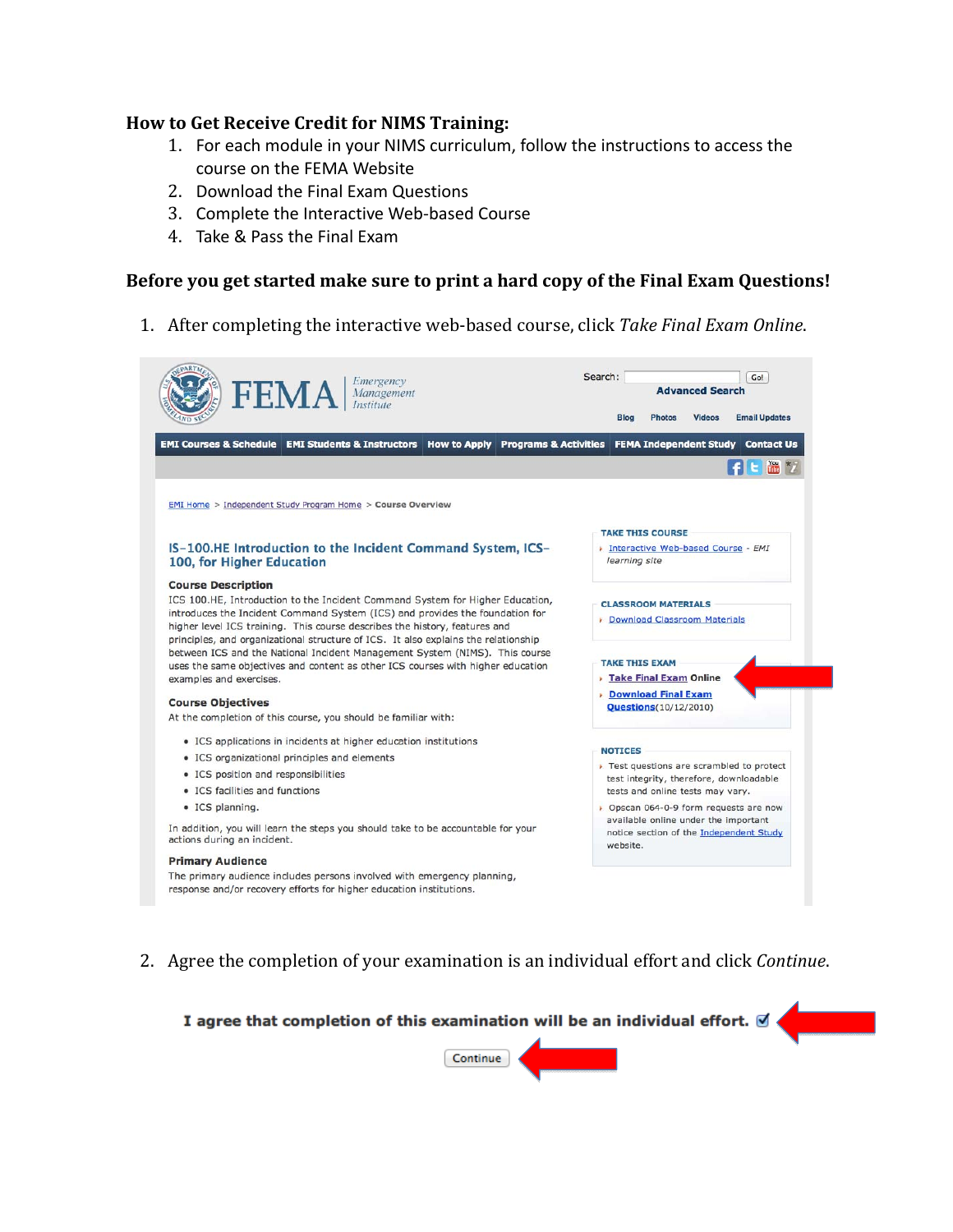- 3. Answer the test questions.
- 4. Enter your *Student Information*.

| Student Information                                                                                   |  |  |  |  |
|-------------------------------------------------------------------------------------------------------|--|--|--|--|
|                                                                                                       |  |  |  |  |
| * Social Security Number:<br>Format is $\# \# \# \# \# \# \# \# \#$ . Why we need this?               |  |  |  |  |
|                                                                                                       |  |  |  |  |
| * Re-enter Social Security Number:<br>Format is $###########$ .                                       |  |  |  |  |
|                                                                                                       |  |  |  |  |
| Enter your LAST NAME. If you have completed previous IS courses, please ensure you are using the same |  |  |  |  |
| spelling and punctuation as applicable (e.g., St Pierre or StPierre).                                 |  |  |  |  |
|                                                                                                       |  |  |  |  |
| * Last Name:                                                                                          |  |  |  |  |
|                                                                                                       |  |  |  |  |
|                                                                                                       |  |  |  |  |
|                                                                                                       |  |  |  |  |
| * Reenter Last Name (confirm):                                                                        |  |  |  |  |
|                                                                                                       |  |  |  |  |
|                                                                                                       |  |  |  |  |
|                                                                                                       |  |  |  |  |
| (Jr., Sr., PhD., III, etc.)<br>Suffix:                                                                |  |  |  |  |
|                                                                                                       |  |  |  |  |
|                                                                                                       |  |  |  |  |
| Please enter the FIRST NAME you would like to appear on your certificate.                             |  |  |  |  |
|                                                                                                       |  |  |  |  |
| * First Name:                                                                                         |  |  |  |  |
|                                                                                                       |  |  |  |  |
| Middle Initial:                                                                                       |  |  |  |  |
|                                                                                                       |  |  |  |  |
|                                                                                                       |  |  |  |  |

5. Enter the following information for the *Contact Information* section.

| Email Address:   | nims@miami.edu              |
|------------------|-----------------------------|
| Mailing Address: | 1535 Levante Avenue         |
|                  | Suite 230                   |
|                  | Coral Gables, FL 33146-2416 |
| Work Phone #:    | $(305)$ 284-8005            |